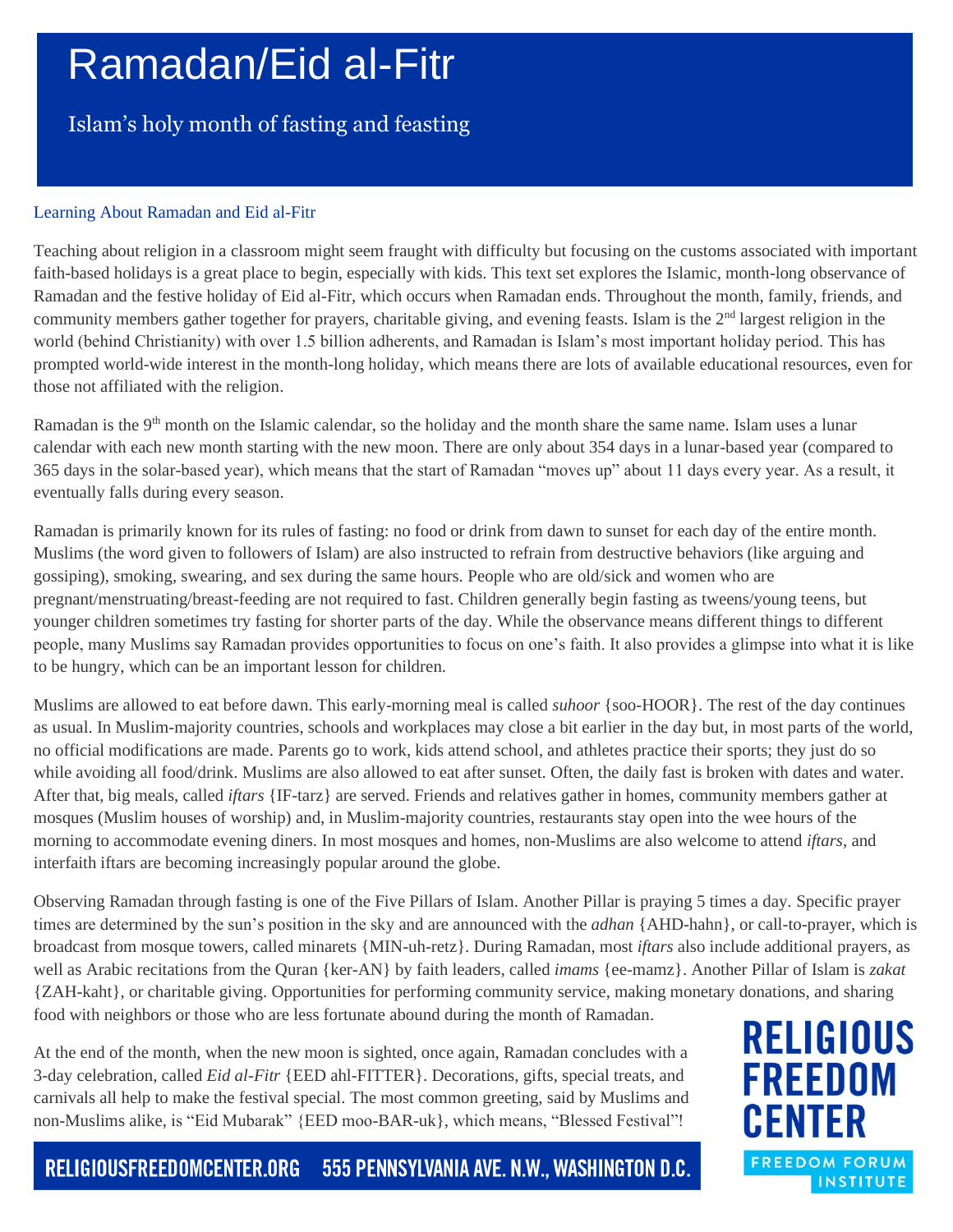

Muslim houses of worship are called mosques. They come in all shapes and sizes, but many have domes, and they all have at least one tower, called a minaret, which broadcasts the calls-to-prayer five times a day. (Pixabay: Makalu)



Mosque interiors also vary widely, but the décor often includes colorful tile mosaics, elaborate geometric designs, and calligraphy. The floor is often carpeted for prayers, and shoes are removed before entering. At some points in the past, it was acceptable to show the face of the Prophet Muhammad. Nowadays, it is considered highly disrespectful. (Pixabay: strategeme2015)



The daily fast often ends by eating dates and drinking water before enjoying the evening's *iftar* feast. (Pixabay: SW Yang)



Ramadan observances usually include additional prayers. In Islam, everyone performs the same prayer postures at exactly the same time while standing shoulder-to-shoulder in a line. Women generally pray behind the men. (Pixabay: Mohamed Hassan)



When inside a mosque, both women and men dress modestly and respectfully. Women almost always cover their heads with something like the *hijab* {hee-JOB} shown here. Muslim men sometimes cover their heads with a prayer cap. Some people wear head coverings whenever they are out in public. Others wear head coverings only when visiting a mosque. (Unsplash: Qalam Eka Maulana)

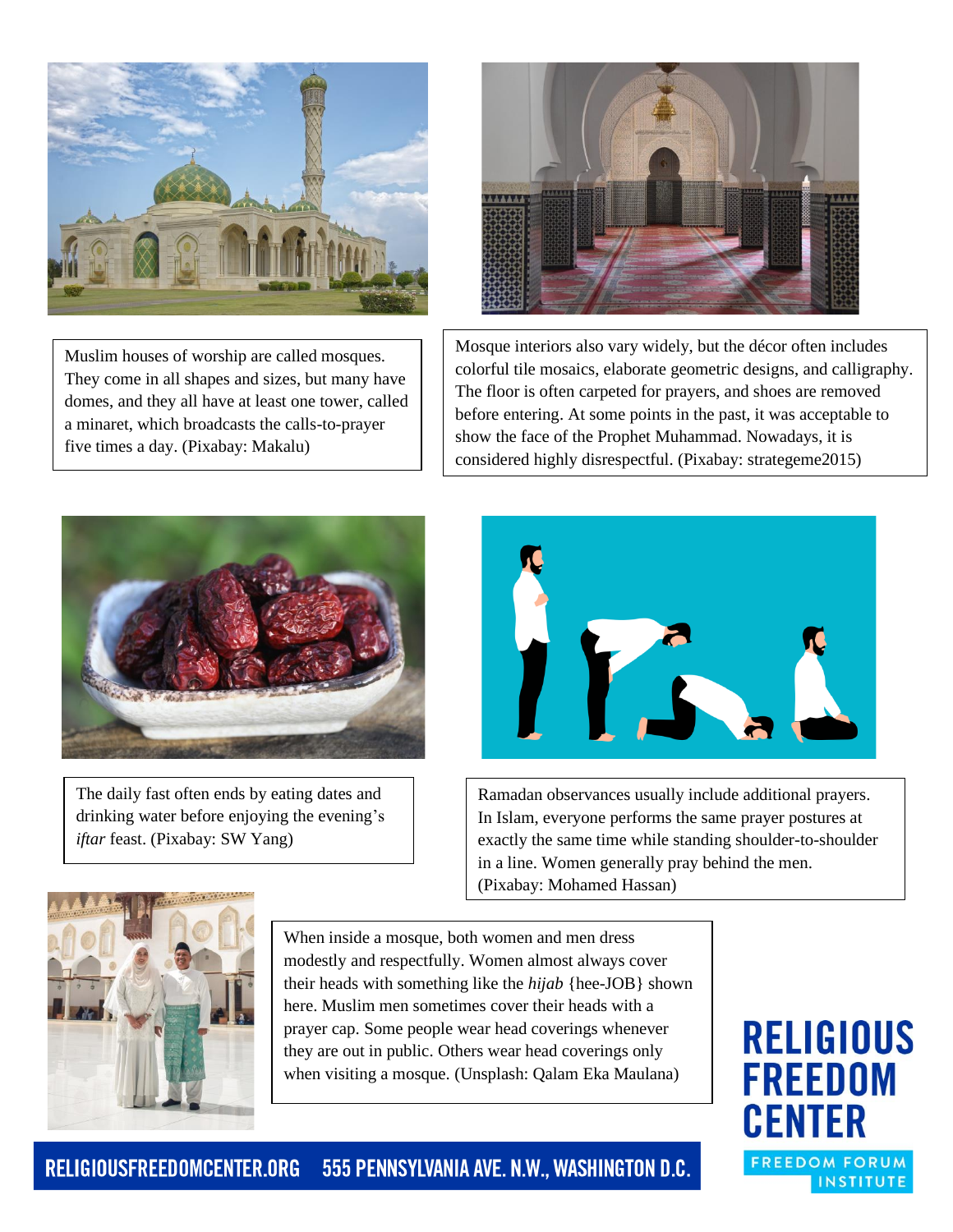### Primary Sources

What is Ramadan? The Islamic Holy Month - Behind the News. Uploaded June 25, 2015. <https://www.youtube.com/watch?v=5pvmUoYNbmU>

This video (3:30) from the Australian Public Broadcast service is a great overview of Ramadan. It includes information on the fasting rules, *suhoor* (pre-dawn meal), *iftar* (break-fast meal), and the Eid. It also provides opportunities to see the inside of a mosque, some of the foods that are eaten, and Islamic prayer postures. The narration is punctuated by interviews with tweens.

What is Eid al-Fitr? Ramadan & the Festival of Breaking the Fast - Behind the News. Uploaded June 4, 2019. <https://www.youtube.com/watch?v=6OF4HEGNBRQ>

This video (3:30), also from the Australian Public Broadcast service, features tweens describing Ramadan and Eid al-Fitr from their perspective. It contains some of the same footage as the 2015 video, but it has a bit more on the Eid.

What is Ramadan? Reading Through History. Uploaded May 30, 2017. <https://www.youtube.com/watch?v=d5Hra3KwWqQ>

This video (4:35) offers a straight-forward voice-over narration that is accompanied by great still photos from around the world. Traditional faith practices, as well as some intrafaith differences, are depicted. At the 1-minute mark, the narrator mentions "smoking" and "swearing" when he says, "Muslims are supposed to refrain from smoking – or engaging in other activities that might be harmful to the body. Swearing and arguing are also discouraged during this holy month." Recommended for kids in grades 3-5.

What is Ramadhan and Why Do Muslims Fast? Uploaded June 27, 2015. <https://www.youtube.com/watch?reload=9&v=Y8768sLIi6g>

This mesmerizing video (3:45) shows an artist quickly drawing simple, but relevant, images on a whiteboard while he talks about the month of Ramadan and the rules of fasting. It does not mention Eid, and he does draw a cigarette at one point since Muslims are supposed to refrain from smoking during Ramadan. Recommended for kids in grades 3-5.

*Ramadan* by Hannah Eliot (auth.) and Rashin (illus.) – Mama Read Me a Book. Uploaded July 22, 2020. <https://www.youtube.com/watch?v=qT6Jp7fkW1M>

This read-aloud video (2:30) is a great way to introduce Ramadan to kids in Preschool/Kindergarten.

*Tell Me More About Ramadan* by Bachar Karroum & Tanja Varcelija – Michele Thomas. Uploaded April 28, 2020. <https://www.youtube.com/watch?v=QRh1FE7nNXA>

This video (5:30) starts off a bit slowly as she reviews the vocabulary words, but then the pace picks up. The narrator is African American. Many African-American children know someone who is Muslim, so this might be particularly appropriate for some classrooms.

*It's Ramadan, Curious George* by Hena Khan & Mary O'Keefe Young – Storytime with the Mayor Uploaded May, 12, 2020. [https://www.youtube.com/watch?v=8cMRqrf\\_xx0](https://www.youtube.com/watch?v=8cMRqrf_xx0)

Many people are familiar with the Curious George brand, so there are several read-aloud video options. This one (6:30) is read by the Mayor of Cambridge, MA, Sumbul Siddiqui, who came to America from Pakistan when she was two years old.

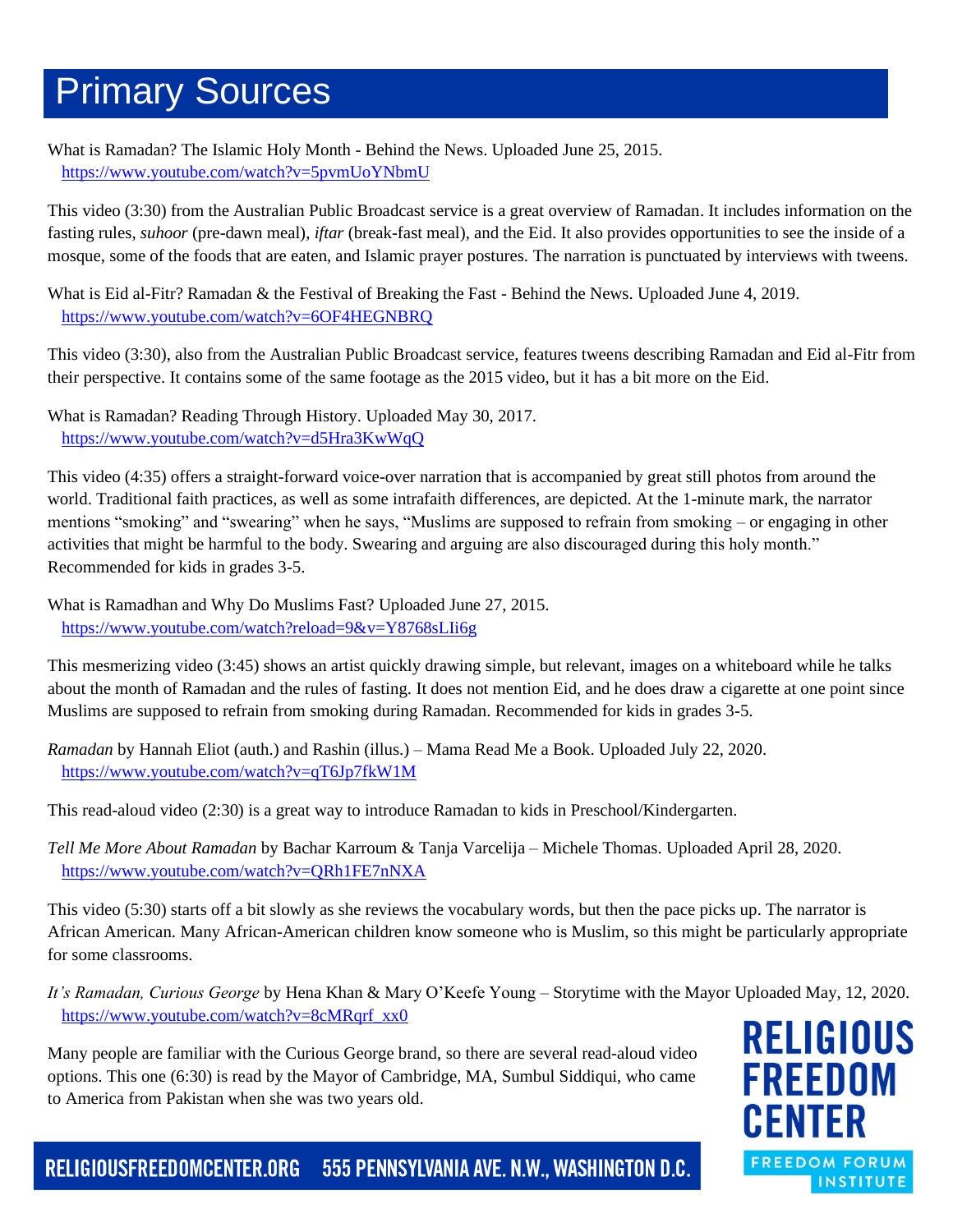### Secondary Sources

What is Ramadan? Uploaded July 22, 2014. <https://www.youtube.com/watch?v=7kM27b-iaBg>

This kid-friendly video (4:15) provides a quick overview of Ramadan and the fasting rules. Footage is taken from kids who attend an Islamic school in Australia. The information about the Islamic lunar calendar during the last minute gets is fairly detailed.

What Is Ramadan? – NowThisWorld. Uploaded June 19, 2015. <https://www.youtube.com/watch?v=0ikpzGMoB5Y>

This newsy video (2:30) about Ramadan offers a solid overview for adults.

Why Muslims fast during Ramadan – Global News. May 17, 2019. <https://www.youtube.com/watch?v=IyaJZ29BkNE>

This news story (2:45) also offers a great overview for adults.

KT Explains: Eid Al Fitr – Khaleej Times. Uploaded June 2, 2019. <https://www.youtube.com/watch?v=7X7P9-soFv0>

This video (4:00) is geared to their audience in the United Arab Emirates, but it's a good overview of the Eid holiday. (It doesn't really discuss the fasting month of Ramadan.) It also touches on some of the intra-Islamic differences in how Muslims around the world celebrate.

For African-American Muslims, Ramadan Has Special Meaning – Voices of America. Uploaded August 3, 2011. <https://www.youtube.com/watch?v=YhOSMhTWMGk>

This video specifically focuses on Ramadan from an African-American adult perspective.

*My First Ramadan* by Karen Katz - Kids Book Read Aloud. May 3, 2020. [https://www.youtube.com/watch?v=\\_0EWsn83TGk](https://www.youtube.com/watch?v=_0EWsn83TGk)

This video (3:30) offers a read-aloud version of this popular board book geared to kids in Preschool/Kindergarten.

*Rashad's Ramadan* by Lisa Bullard (auth.) and Holli Conger (illus.) – Sarah's Reads. May 14, 2020. <https://www.youtube.com/watch?v=Aeufrv37dIY>

This read-aloud video (2:30) is geared to kids in K-2. There is additional information on each page that she doesn't read but, since it is visible, you could easily use it to expand the lesson. Also, Rashad is a person of color.

*Night of the Moon* by Hena Khan and Julie Paschkis – Curiosity Club with Mrs. Ghazali. Uploaded May 22, 2020. <https://www.youtube.com/watch?v=QhePsizIzbQ>

This book explains both Ramadan and the Eid while focusing on the changing moon over the course of the month. Mrs. Ghazali also incorporates interactive questions along the way. The book is a bit long, and her pace it somewhat slow, so the video lasts about 16 minutes.

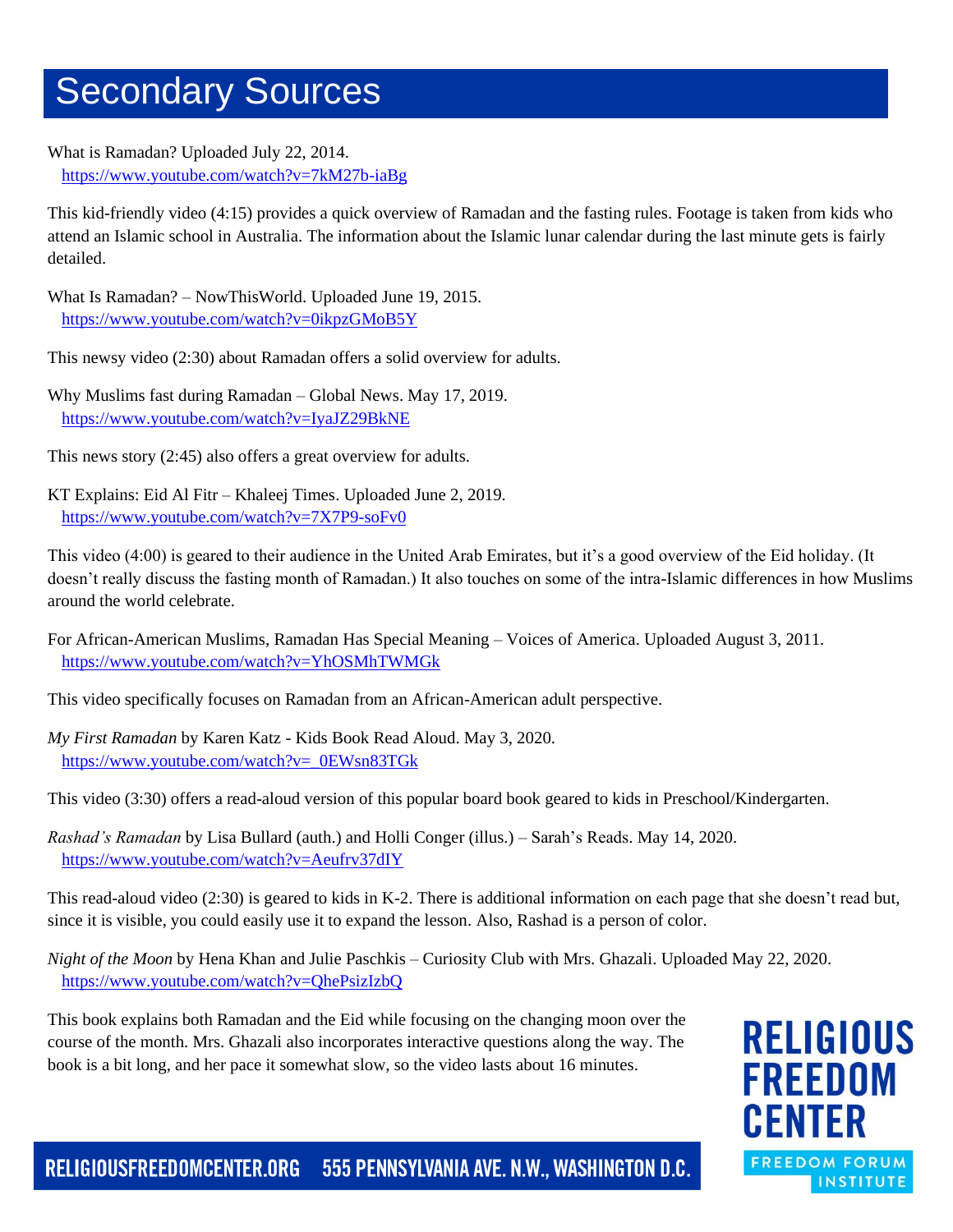## DISCUSSION QUESTIONS

#### Basic Content Questions

What religion observes the month of Ramadan? What are people who follow Islam called? What is one of the main practices during Ramadan? Do Muslims eat at all during Ramadan? Besides avoiding food/drink during daylight hours, what else do Muslims avoid during Ramadan? What should Muslims focus on instead during Ramadan? What is the holiday at the end of Ramadan called? Critical Thinking Questions Have you ever known anyone who avoided food/drink for any reason? Do you think you could avoid eating/drinking from dawn to sunset? Do you think you could do that every day for a month?

What holidays are important to your family and does that holiday include special foods?

What are some of the similarities/differences between Ramadan and the holidays you celebrate?

## EVEN MORE

#### **Islamic Call to Prayer**

The *adhan* {AH-dahn} is the Islamic call-to-prayer sounded from minarets five times a day by a *muezzin* {moo-EH-zin}. In the past, the *adhan* was sung from the top of the minaret. Nowadays, the *muezzin* usually remains at ground level and sings into a microphone which is attached to a speaker at the top of the minaret. The words are always the same, but the length of time varies depending on the *muezzin's* pace. Styles also vary. In fact, a *muezzin* can become quite famous in the Islamic world if his *adhan* is particularly beautiful. Here are three links to some amazing *adhans.*

Adhan – Idris Aslami. Uploaded May 6, 2014. <https://www.youtube.com/watch?v=zBNUdeWw-wE>

Adhan – Faisal Latif. Uploaded July 27, 2018. <https://www.youtube.com/watch?v=cSpGndN3LoQ>

Adhan – Mohamed Tarek. Uploaded March 23, 2020. <https://www.youtube.com/watch?v=vS0zBleiJuk>

**RELIGIOUS FREEDOM CENTER FREEDOM FORUM INSTITUTE** 

RELIGIOUSFREEDOMCENTER.ORG 555 PENNSYLVANIA AVE. N.W., WASHINGTON D.C.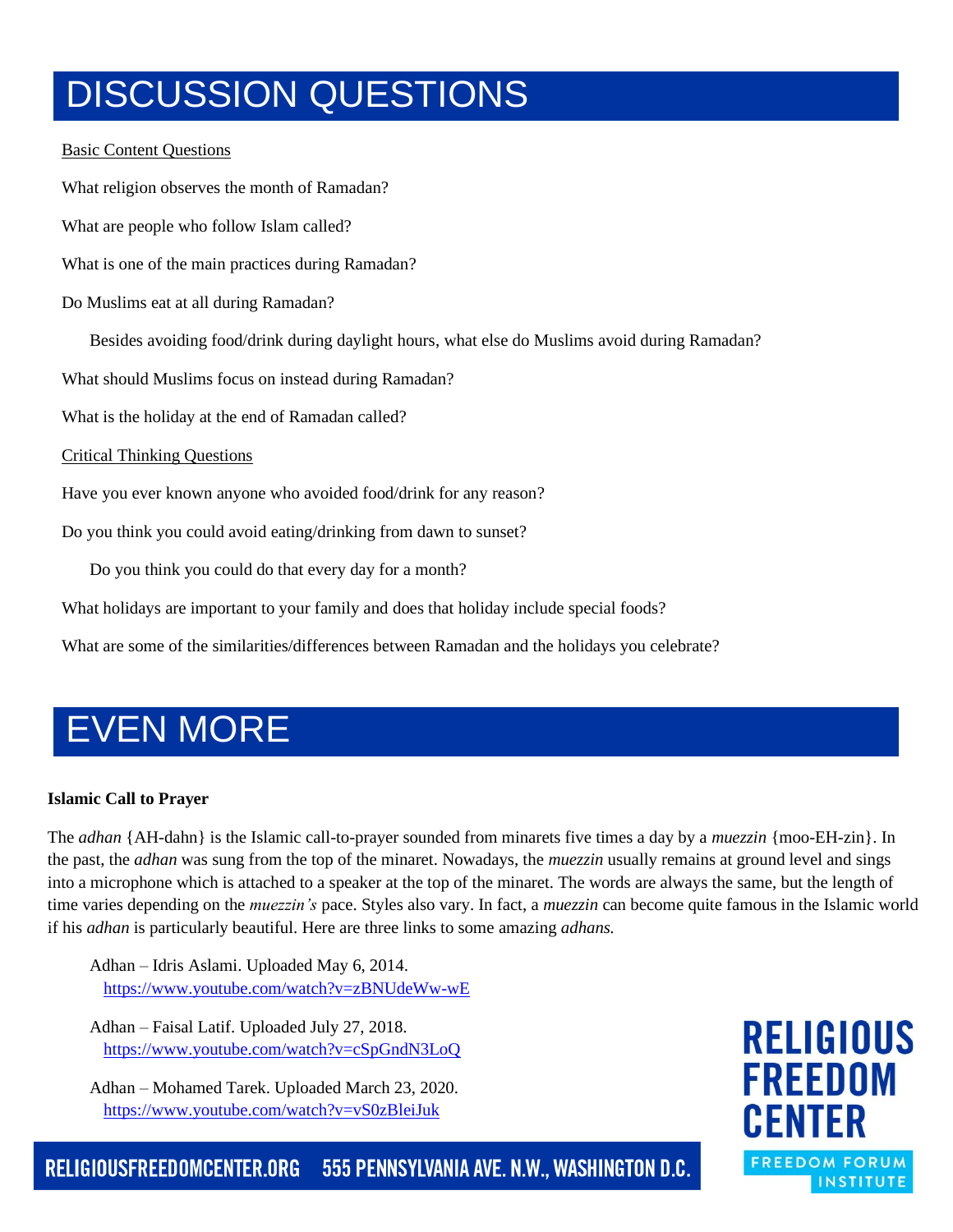#### **Islamic Prayer**

In Islam, everyone prays side-by-side, using the same prayer postures. Women are usually grouped behind the men.

Muslim Prayer – True Tube. Uploaded June 4, 2020. <https://www.youtube.com/watch?v=LfFBgDtsI8A>

This video offers a straight-forward description of the prayer postures.

Muslim Daily Prayers Explained – My Long Island TV (My LITV). Uploaded February 16, 2016. <https://www.youtube.com/watch?v=YXdqFGFOsKE>

This newsy story offers a view of the daily prayers from the perspective a devout Muslim living on Long Island. It discusses when and why Muslims pray throughout the day, and the importance of the Arabic language.

Steps of Muslim Prayer Explained – The Tribune/San Luis Obispo <https://www.youtube.com/watch?v=girbk4odqC8>

This video offers a more devotional explanation of the prayer postures. It compares the relationship between the head and the heart for each posture and highlights the notion of "submission" or "surrender" to God/Allah.

#### **Women in Islam**

The role of women in Islam is a topic that is both contentious and misunderstood. Some of the controversy revolves around head coverings. All Islamic women (and some men) wear head coverings when praying in a mosque, but many Islamic women also wear head-coverings whenever they are out in public. Some women even wear a loose-fitting garment that covers the entire body and/or a veil that covers most of the face. For some, this represents a personal choice that reflects one's commitment to Islam. For others, it represents gender inequality and a patriarchal faith tradition.

A full understanding of the issue is also hindered by ongoing debates within Islam, itself, and the inter-weaving of culture and religion. Some Muslim-majority countries, like Saudia Arabia, have very strict rules about women's dress and offer women very limited freedom in their daily lives. On the opposite end of the spectrum, in more secular countries like France, it is currently illegal for many Muslim women to wear any form of head scarf, even if they so choose. Even in countries with a a fair amount of gender equality, cultural norms often influence the decisions women make, making it difficult to determine if they are being "forced" into their "choices."

At the moment, there are no easy answers, and each Islamic woman has her own story. This video offers a look at some of these perspectives.

Hijab & Me – True Tube. Uploaded May 7, 2019. [www.youtube.com/watch?v=7B0kcat32kU](http://www.youtube.com/watch?v=7B0kcat32kU)

Also controversial is the fact that almost all Islamic faith leaders (*imams*) are men, and that women, as a group, generally pray behind the men. However, the U.S. is now home to two mosques in CA that are run by women. The LA mosque is run *by* women *for* women. In the Berkeley, CA mosque, men and women simply pray together.

Unconventional All-Women's Mosque Opens in LA – Voice of America. Uploaded April 8, 2015. [https://www.youtube.com/watch?v=wUQ-\\_dCqhIc](https://www.youtube.com/watch?v=wUQ-_dCqhIc)

Men, Women Pray Together at Unconventional Mosque – Voice of America. Uploaded May 9, 201<mark>7. REDOM</mark> [https://www.youtube.com/watch?v=cPyhh5DE\\_yE](https://www.youtube.com/watch?v=cPyhh5DE_yE)



555 PENNSYLVANIA AVE. N.W., WASHINGTON D.C. RELIGIOUSFREEDOMCENTER.ORG